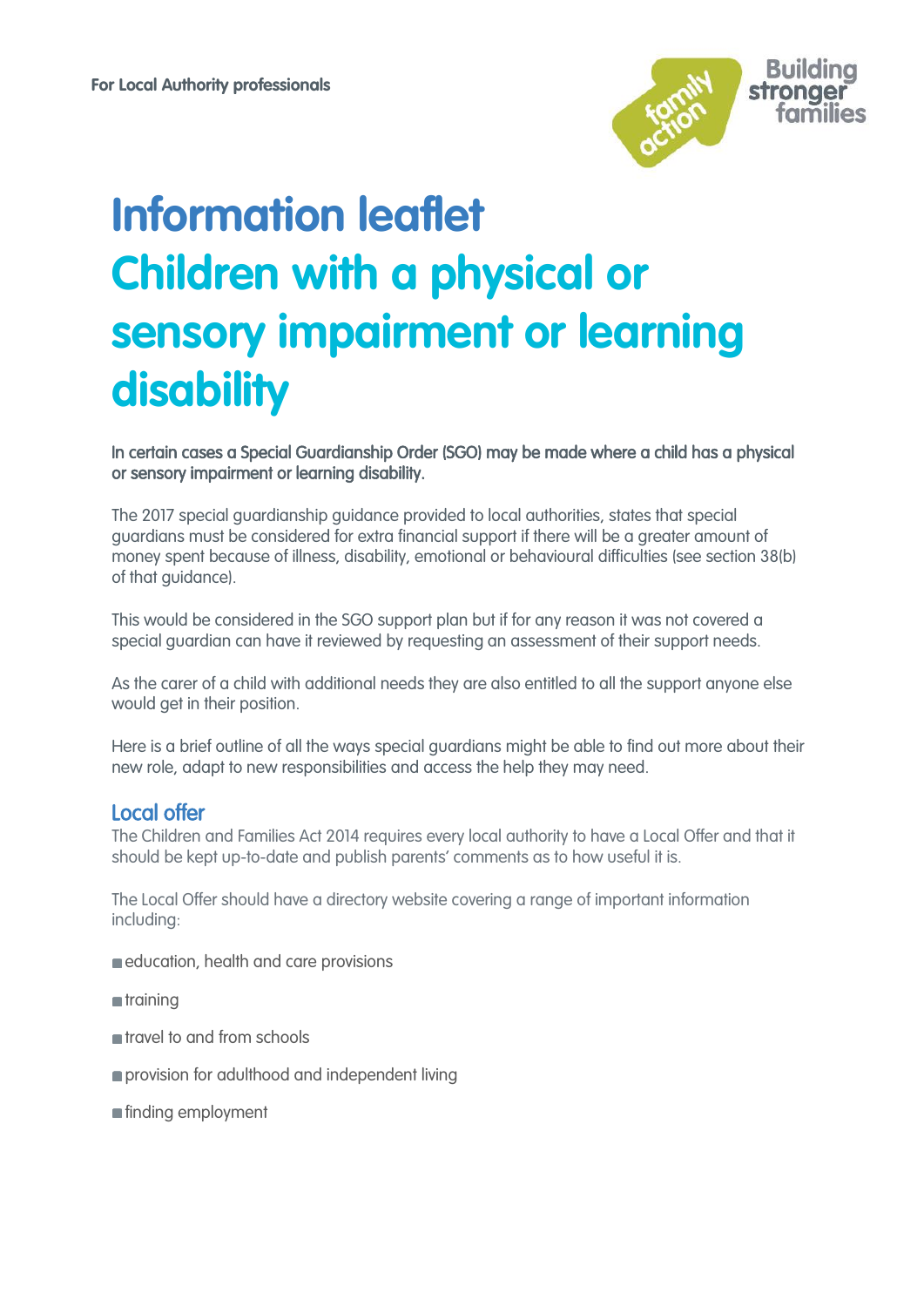obtaining accommodation



participation in society

information about how to obtain an Education, Health and Care (EHC) needs assessment

## Education, Health and Care (ECH) needs assessment

An EHC needs assessment considers whether a child needs an Education, Health and Care (EHC) Plan. An EHC Plan is for children and young people aged up to 25 who need more support than is otherwise available. The Plan identifies the child or young person's educational, health and care needs and if needed specifies what additional support should be put in place.

You may have heard of a 'statement of special educational needs' sometimes referred to as 'a statement'; this has been replaced by the EHC Plan.

Only a small number of young people receive an EHC Plan. A special guardian, the young person (if aged over 16 and under 25 years-old) or any professional such as doctors, teachers or even friends and family can request an assessment.

If a child is given an EHC Plan then the carer might be entitled to a 'Personal Budget' to help them get the support they need.

### Personal Budget

Personal Budget is essentially an agreement to give a carer money to spend on support for the child and can take the form of direct payments or an agreement for someone else to manage the Personal Budget on their behalf – this could be a school, the local authority or even a family member or friend.

## Information, Advice and Support

The local Special Educational Needs and Disability Information, Advice and Support Service (IASS) is able to give free, accurate and impartial information to parents, carers and children and young people with special educational needs and disabilities.

IASS was previously called PPS (Parent Partnership Services) but was renamed in the Children and Families Act 2014.

The scope of the information they cover is huge but includes:

- **n** local policy and practice
- **n** the Local Offer
- Personal Budgets
- the law regarding Special Educational Needs and disability, health and social care
- **advice for children, young people and parents on gathering, understanding and interpreting** information and applying it to their own situation.
- information on the local authority's processes for resolving disagreements, its complaints procedures and 'means of redress.' ( how it makes it up to you if something goes wrong ).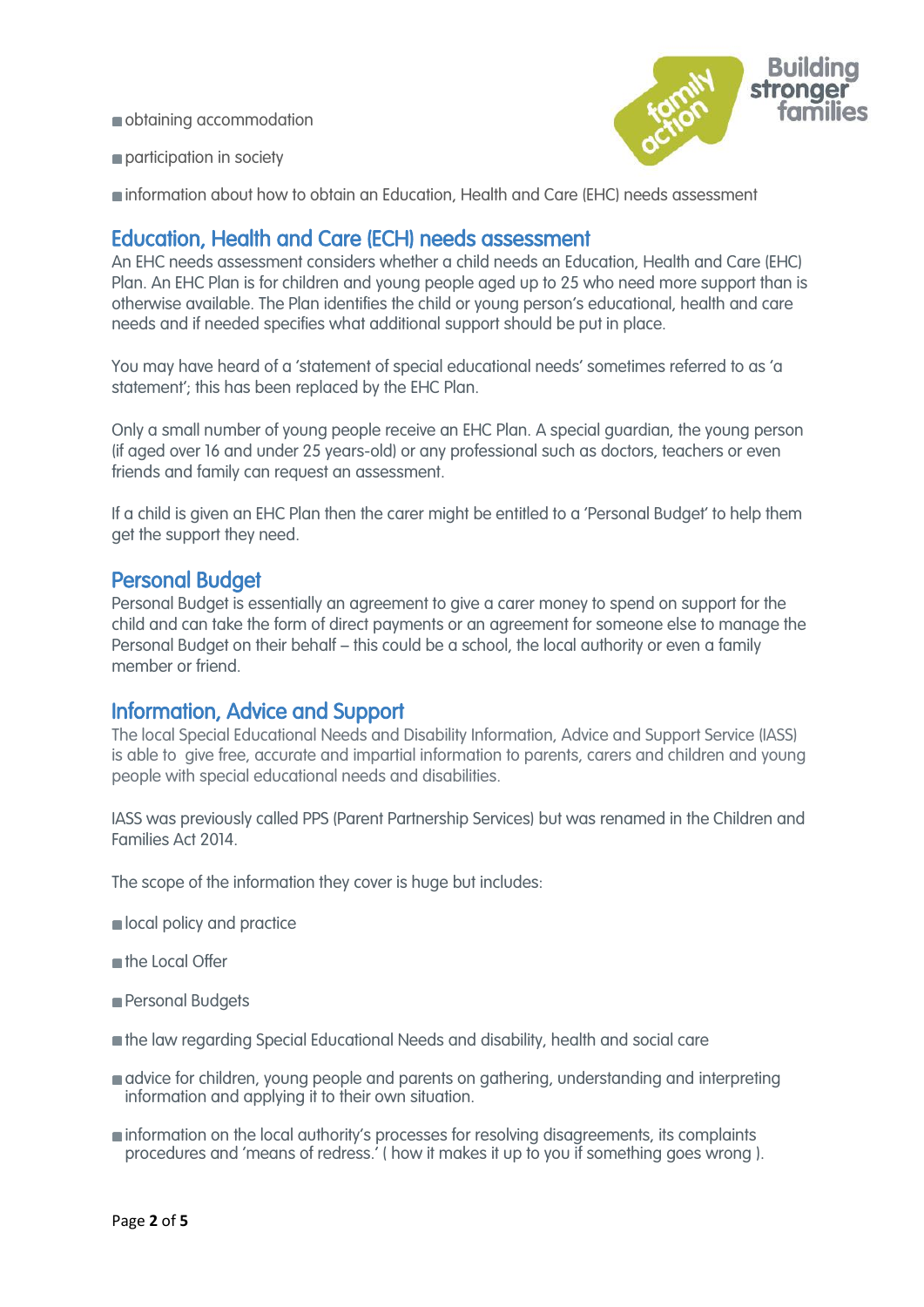

# Finding people in the same situation

Professionals should note that Special Guardians often want to speak to others in similar situations who can share their lived experiences with them.

Parent Carer Forums (PCF) are groups of parents and carers of disabled children who work with all the people in the lives of children with disabilities and additional needs – like local authorities and health providers – to ensure services meet their needs.

They do not advocate for individual families but instead try to improve the wider picture and situation for all families. PCF tend to attract invested, knowledgeable parents and carers and can be a great way for special guardians to meet others who are in similar situations.

Professionals can assist Special guardians to find their local PCF by advising them to visit the National Network of Parent Carer Forums website.

# Informal Support

Support can come in many forms and often the best way to find somebody to talk to is to visit disability service provisions in the area. The Local Offer should include listings of sport and leisure activities in the area as well as local support groups, coffee mornings and drop-in sessions.

## General information about disability

In some cases a special guardian may not know much about the disability the child has. It can be an overwhelming time but professionals can encourage them to learn more about the condition and the specific support that is available by contacting the main charity relating to the child's condition.

#### $\frac{1}{2}$ Key points

í

- i, Local authorities were issued guidance in 2017 stating special guardians must be considered<br>for orbital financial support if a master measure of measure ill be considered as the shild of for extra financial support if a greater amount of money will be spent because of the child's illness, disability, emotional or behavioural difficulties.
- As the carer of a child with additional needs a special guardian is entitled to all the support anyone else would get in their position.
- An EHC needs assessment looks at whether a child needs an Education, Health and Care Plan. An EHC Plan is for children and young people aged up to 25 who need more support than can be accessed through the existing special educational needs support available to all.
- For further information and guidance special guardians can contact their local SEND Information, Advice and Support Services (IASS).
- **Parent Carer Forums (PCF) are groups of parents and carers of disabled children who work** with all the people in the lives of children with disabilities and additional needs – like local authorities and health providers – to ensure services meet their needs.

I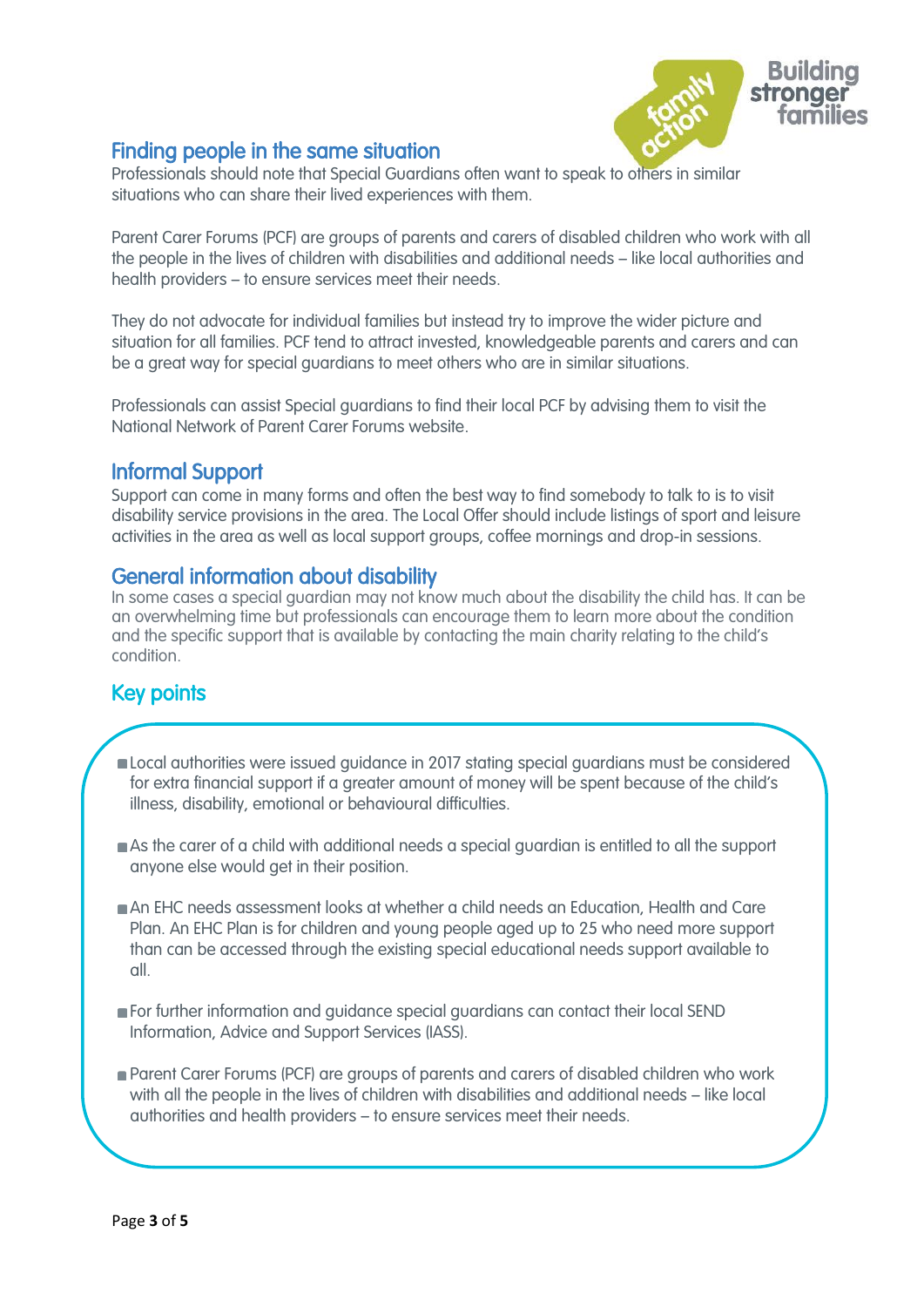# Useful links



#### The Blue Badge Scheme

www.gov.uk The Blue Badge scheme helps you park closer to your destination if you're disabled. It's named because of the badge you display in your window to demonstrate that you're part of the scheme.

#### Cinema Exhibitors Association Card

www.ceacard.co.uk Tel: 01244 526 016 The CEA Card is a national card scheme developed by the Cinema Exhibitors' Association (CEA) for UK cinemas. It ensures cinemas make reasonable adjustments for guests with a disability and in particular ensures that these customers get a complementary ticket for someone to go with them if required. You don't need to have a CEA Card for a reasonable adjustment to be made.

#### Contact a Family

www.contact.org.uk Helpline: 0808 808 3555 Contact a Family is a national charity for disabled children, providing information, advice and support services.

#### Council for Disabled children

www.councilfordisabledchildren.org.uk Tel: 020 7843 1900 The umbrella body for the disabled children's sector bringing together professionals, policy makers and practitioners.

#### Disabled Persons Railcard

www.disabledpersons-railcard.co.uk Tel: 0345 605 0525 The Disabled Persons Railcard allows a person with a disability and their adult companions to get one third off most rail fares throughout Great Britain. It costs £20.00 for a one year and £54.00 for three years.

#### National Express Disabled Persons Coachcard

www.nationalexpress.com The Coachcard entitles people with a disability up to a third off all standard fares throughout the UK. It costs £10 plus £2 p&p per year.

#### National Network of Parent Carer Forums

www.nnpcf.org.uk Tel: 0207 608 8708 Funded by central government, the Forum is made up of Parent Carer Forums from almost every local authority in England. It ensures good practice, knowledge and shared expertise about parent participation continues to grow and strengthen.

#### Nimbus Access Card

www.accesscard.org.uk Tel: 01332 404040 The NIMBUS Card is a card that discreetly informs venues of people's needs.